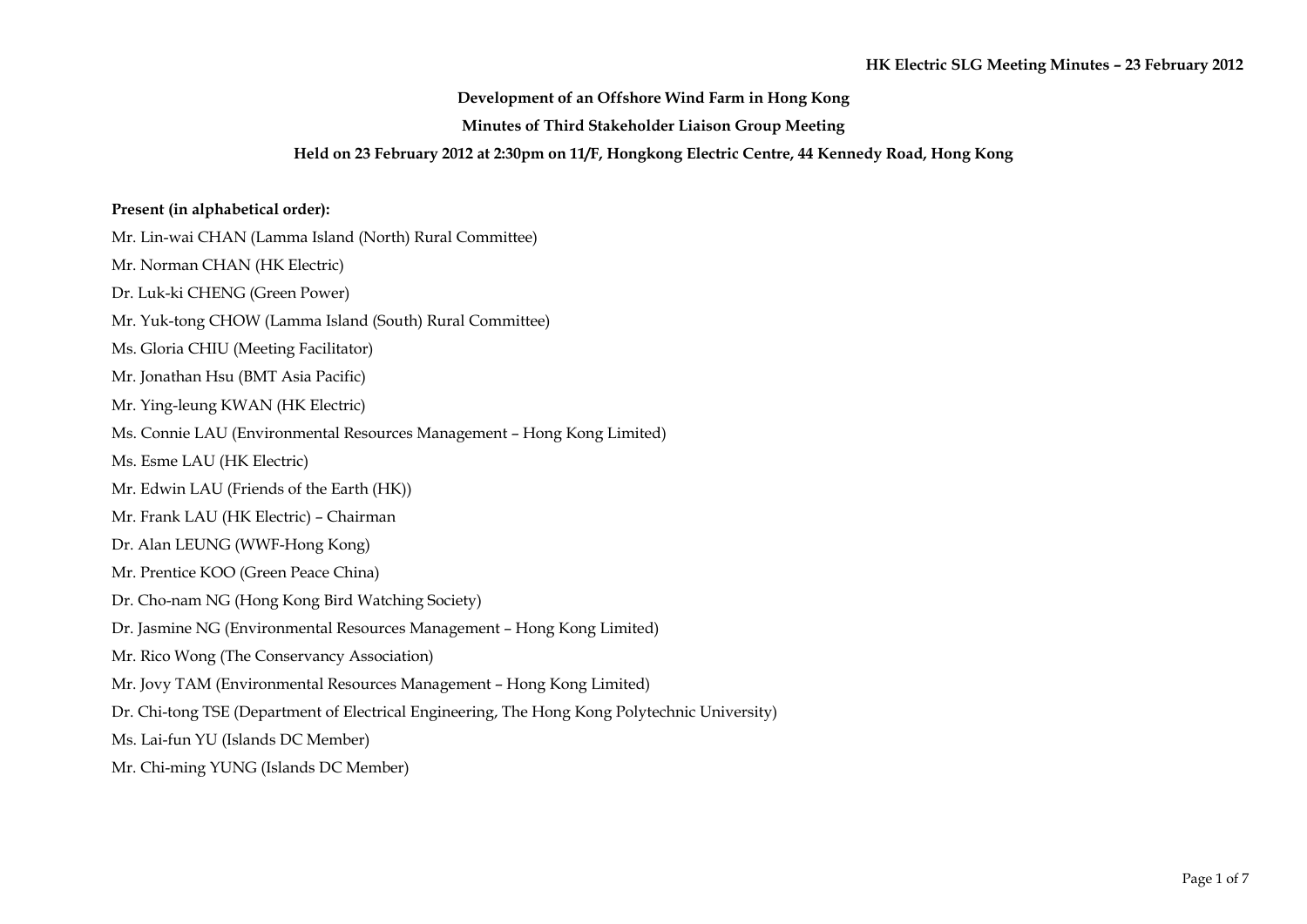# **Absent with apologies:**

Mr. Shup-ng CHAN (Cheung Chau Office of Hong Kong Fishermen's Association)

Mr. Kam-wah LAW (Lamma Fishermen's Association)

Prof. Dennis LEUNG (Department of Mechanical Engineering, University of Hong Kong)

Hon. Yung-kan WONG (Legislative Council Member (Functional Constituency – Agriculture and Fisheries))

| Ref.<br>No. | <b>Issue/Discussion</b>                                                                                                                                                                                                                                                                                                                                                                                                                                                                                                                                                                                                                                                                                                                                                                                                                                                                                                                                                                                                                                                                                                         | Follow-up Actions &<br>Responsibilities                                                                                                                                  |
|-------------|---------------------------------------------------------------------------------------------------------------------------------------------------------------------------------------------------------------------------------------------------------------------------------------------------------------------------------------------------------------------------------------------------------------------------------------------------------------------------------------------------------------------------------------------------------------------------------------------------------------------------------------------------------------------------------------------------------------------------------------------------------------------------------------------------------------------------------------------------------------------------------------------------------------------------------------------------------------------------------------------------------------------------------------------------------------------------------------------------------------------------------|--------------------------------------------------------------------------------------------------------------------------------------------------------------------------|
| 1.          | Chairman Mr. Frank Lau welcomed the Stakeholder Liaison Group (hereafter referred to as "SLG") members attending the 3rd SLG<br>meeting at the Hongkong Electric Center.<br>The Chairman introduced HK Electric colleagues and the two consultants to all SLG members. The Chairman advised that Prof. Kit-<br>po Wong of The Hong Kong Polytechnic University has left Hong Kong to pursuit his researches work in Australia and has resigned<br>as SLG member. The Chairman introduced and welcomed Dr. Chi-tong Tse of The Hong Kong Polytechnic University as the new<br>SLG member.                                                                                                                                                                                                                                                                                                                                                                                                                                                                                                                                        | $-$                                                                                                                                                                      |
| 2.          | The Facilitator briefly summarized the agenda of the meeting and stated that HK Electric Representatives Mr. Frank Lau and Mr.<br>Ying-leung Kwan would present the ongoing progress of the Offshore Wind Farm Project (hereafter referred to as "the Project"), the<br>construction and initial operation of the Wind Monitoring Station (hereafter referred to as "WMS"), updates on the Artificial Reef<br>and Fisheries Management Task Groups under the Fisheries Review and Consultation Committee (FRCC) and the Marine Traffic<br>Management Plan within the Project area. Following the presentation would be a one-hour Question and Answer Session.<br>The Facilitator clarified that the meeting was being taped for minute taking purpose. Both the Chinese and English versions of the<br>meeting minutes would be uploaded to the website of HK Electric within a month. The taped contents of the meeting would be<br>destroyed after finalization of the meeting minutes. The Facilitator further stated that photos would be taken during the meeting for<br>publishing in HK Electric's internal newsletter. | Meeting minutes to be<br>circulated by the Facilitator<br>among all SLG members<br>and agreed and posted on<br>HK Electric's website within<br>one month of SLG meeting. |
| 3.          | The Chairman announced that the installation of the WMS was completed which would be used to collect one-year wind and wave<br>data on-site.                                                                                                                                                                                                                                                                                                                                                                                                                                                                                                                                                                                                                                                                                                                                                                                                                                                                                                                                                                                    |                                                                                                                                                                          |
|             | Mr. Ying-leung Kwan of HK Electric presented the construction process and initial operation of the WMS, which was followed by an                                                                                                                                                                                                                                                                                                                                                                                                                                                                                                                                                                                                                                                                                                                                                                                                                                                                                                                                                                                                |                                                                                                                                                                          |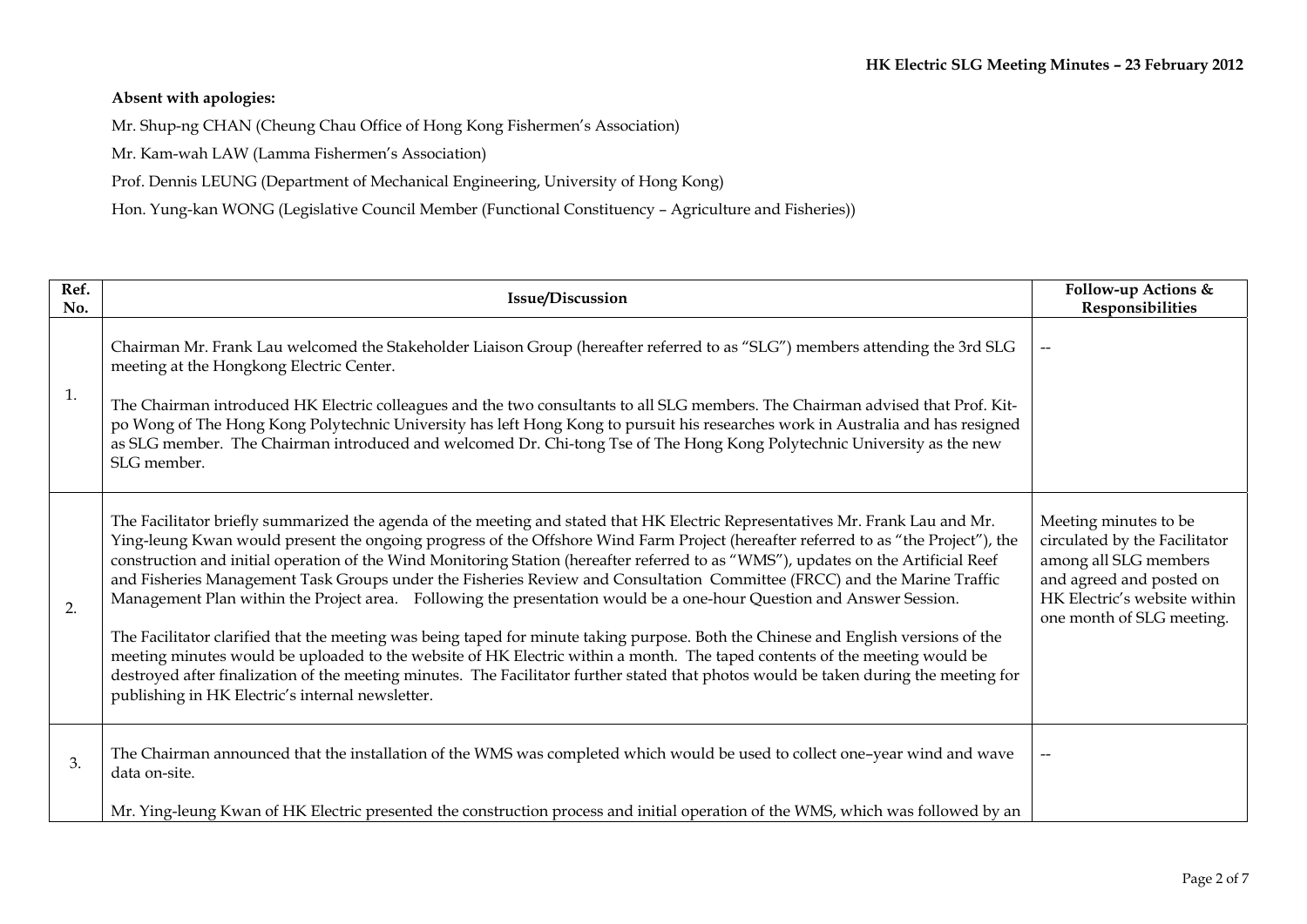| Ref.<br>No. | <b>Issue/Discussion</b>                                                                                                                                                                                                                                                                                                                                                                                                                                                                                                                                                                                                                                                                                                                                                                                                                                                                                                                                                                                                                                                                                                                                                                                                                                                                                                                                                                                                                                                                                                                                                                                                                                                                                                                                                                                                                                                                                                                                                                                                                                                                                                                                                                                                                                                                                                                                                                                                                                                                                                                                                                                                                                                                            | Follow-up Actions &<br>Responsibilities |
|-------------|----------------------------------------------------------------------------------------------------------------------------------------------------------------------------------------------------------------------------------------------------------------------------------------------------------------------------------------------------------------------------------------------------------------------------------------------------------------------------------------------------------------------------------------------------------------------------------------------------------------------------------------------------------------------------------------------------------------------------------------------------------------------------------------------------------------------------------------------------------------------------------------------------------------------------------------------------------------------------------------------------------------------------------------------------------------------------------------------------------------------------------------------------------------------------------------------------------------------------------------------------------------------------------------------------------------------------------------------------------------------------------------------------------------------------------------------------------------------------------------------------------------------------------------------------------------------------------------------------------------------------------------------------------------------------------------------------------------------------------------------------------------------------------------------------------------------------------------------------------------------------------------------------------------------------------------------------------------------------------------------------------------------------------------------------------------------------------------------------------------------------------------------------------------------------------------------------------------------------------------------------------------------------------------------------------------------------------------------------------------------------------------------------------------------------------------------------------------------------------------------------------------------------------------------------------------------------------------------------------------------------------------------------------------------------------------------------|-----------------------------------------|
|             | update on information regarding the Artificial Reef and Fisheries Management Task Groups. Mr. Kwan proceeded further with<br>introducing the management and control measures on the marine traffic safety issues within the wind farm area.                                                                                                                                                                                                                                                                                                                                                                                                                                                                                                                                                                                                                                                                                                                                                                                                                                                                                                                                                                                                                                                                                                                                                                                                                                                                                                                                                                                                                                                                                                                                                                                                                                                                                                                                                                                                                                                                                                                                                                                                                                                                                                                                                                                                                                                                                                                                                                                                                                                        |                                         |
| 4.          | The Facilitator invited members for questions concerning the Project afterwards.                                                                                                                                                                                                                                                                                                                                                                                                                                                                                                                                                                                                                                                                                                                                                                                                                                                                                                                                                                                                                                                                                                                                                                                                                                                                                                                                                                                                                                                                                                                                                                                                                                                                                                                                                                                                                                                                                                                                                                                                                                                                                                                                                                                                                                                                                                                                                                                                                                                                                                                                                                                                                   |                                         |
| 5.          | A SLG member asked several questions regarding the Artificial Reef (AR) Programme, management of the sea area of the wind farm<br>and the related environmental monitoring measures: whether a permit was required for fishing in the ARs or any fisheries measures<br>to manage fisheries resources that will prevent overfishing as a result of the ARs aggregating fish; which part of the wind farm<br>would be managed by HK Electric in the future; whether suction caisson would be considered as the construction method for the<br>wind turbines; whether Finless Porpoise monitoring would be carried out using passive acoustic monitoring in the vicinity of the<br>Project Site to provide baseline ecological data.<br>ERM replied that in order to promote sustainability of the fisheries resources, different profiles and types of ARs would be deployed<br>both in the voluntary no-take zone which would be within the 50m boundary from the wind turbines and in other fishable zones<br>within the Project Site. This would lead to enhancement of fisheries resources at the no-take ARs while providing beneficial effects<br>to the fishing community by allowing them to target the enhanced resources at the fishable ARs. Establishing the 50m boundary<br>from individual wind turbine as a voluntary no-take zone was agreed by fishermen representatives, however, HK Electric would not<br>have any authority to issue fishing permit under the legal framework.<br>HK Electric stated that there were different views within the Marine Department on the preferred marine traffic management within<br>the wind farm while tenancy issues would have to be discussed with the Lands Department once the Project was approved by the<br>Government. In addition, HK Electric stated that there were still uncertainties with regard to the construction method and other<br>O&M requirements pertaining to the use of suction caisson for wind turbine foundations. A detailed study on the optimum<br>foundation type would need to be carried out.<br>ERM stated that according to the Environmental Monitoring and Audit (EM&A) Manual, monitoring surveys on Finless Porpoise<br>would be carried out during the pre-construction, construction and post-construction phases of the Project. Methodologies would<br>include transect surveys, passive acoustic monitoring and land-based observation. The details would have to be discussed with<br>AFCD & EPD in due course. The baseline ecological monitoring would last for a period of 12 months and the programme would be<br>determined based on the commencement date of the wind farm construction. |                                         |
| 6.          | A SLG member questioned the use of baseline monitoring data and enquired whether the baseline survey could start earlier in order<br>to gather adequate data for improving the design of the wind farm. Another SLG member also considered that it was preferable to                                                                                                                                                                                                                                                                                                                                                                                                                                                                                                                                                                                                                                                                                                                                                                                                                                                                                                                                                                                                                                                                                                                                                                                                                                                                                                                                                                                                                                                                                                                                                                                                                                                                                                                                                                                                                                                                                                                                                                                                                                                                                                                                                                                                                                                                                                                                                                                                                               |                                         |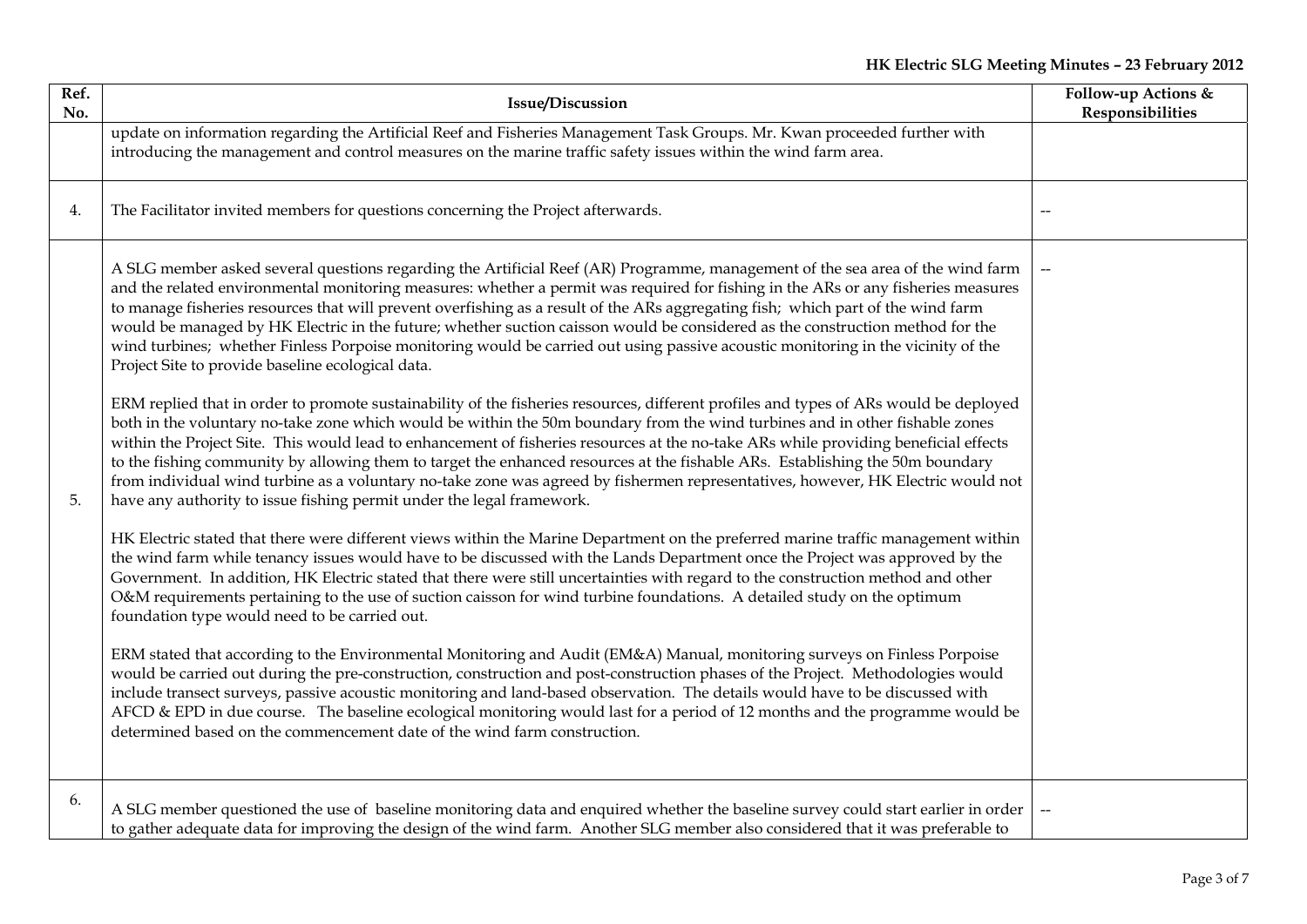| Ref.<br>No. | <b>Issue/Discussion</b>                                                                                                                                                                                                                                                                                                                                                                                                                                                                                                                                                                                                                                                                                                                                                                                                                                                                                                                                                                                                                                                                                                                                                                                           | Follow-up Actions &<br>Responsibilities                                                        |
|-------------|-------------------------------------------------------------------------------------------------------------------------------------------------------------------------------------------------------------------------------------------------------------------------------------------------------------------------------------------------------------------------------------------------------------------------------------------------------------------------------------------------------------------------------------------------------------------------------------------------------------------------------------------------------------------------------------------------------------------------------------------------------------------------------------------------------------------------------------------------------------------------------------------------------------------------------------------------------------------------------------------------------------------------------------------------------------------------------------------------------------------------------------------------------------------------------------------------------------------|------------------------------------------------------------------------------------------------|
|             | have the baseline survey getting started soonest possible.<br>The Chairman stated that the wind farm would be designed in 2013 while piling works would be undertaken in 2014 subject to the<br>government's approval within this year. The one-year baseline avifauna and marine mammal including Finless Porpoise monitoring<br>would start in mid-2013. Afterwards, a one-year monitoring would be conducted during both the construction and post-<br>construction phases of the Project.                                                                                                                                                                                                                                                                                                                                                                                                                                                                                                                                                                                                                                                                                                                     |                                                                                                |
| 7.          | A SLG member asked several questions regarding the offshore wind farm: the distance between adjacent wind turbines; potential<br>hazards for trawling within the fishable AR zone; whether a pilot wind turbines would be set up to test the performance of power<br>generation before construction of the entire wind farm; whether wind farm project would lead to an increase in electricity tariff.<br>HK Electric replied that distance between adjacent turbines would be approximately 360m along the north-south direction and 650m<br>along the east-west direction. The Government was planning to ban trawling within Hong Kong waters starting from 2013,<br>therefore, trawling operation would not be expected within the operating wind farm.<br>Regarding the pilot unit, the Chairman considered it unnecessary if data collected from the WMS could provide adequate<br>information on wind resources in the area. Furthermore, it would be difficult inviting tenderers to bid for the installation of a few<br>pilot wind turbines.<br>HK Electric stated that in the age of advanced technology, the offshore wind farm would be able to generate electricity in a cost<br>effective manner. |                                                                                                |
| 8.          | A SLG member questioned the financial arrangement of the wind farm: whether this Project would be qualified for applying the<br>Clean Development Mechanism (CDM) in the United Nations (UN) and whether any scheme of Voluntary Emission Reduction<br>would be implemented for the operation of this Project.<br>The Chairman replied that HK Electric would explore further on the eligibility of applying CDM for this project and would report<br>findings in the next SLG meeting.                                                                                                                                                                                                                                                                                                                                                                                                                                                                                                                                                                                                                                                                                                                           | HK Electric to explore<br>eligibility of applying CDM<br>for the offshore wind farm<br>project |
| 9.          | A SLG member expressed his concerns over hazards related to navigation of ocean-going vessels within the wind farm and the<br>potential hazard posed to the wind farm by such vessels during typhoon.<br>The Chairman stated that Marine Department would indicate the location of the offshore wind farm in the marine navigation chart.<br>In addition, under normal circumstance ocean-going vessels would not navigate within the wind farm area.                                                                                                                                                                                                                                                                                                                                                                                                                                                                                                                                                                                                                                                                                                                                                             | $\sim$                                                                                         |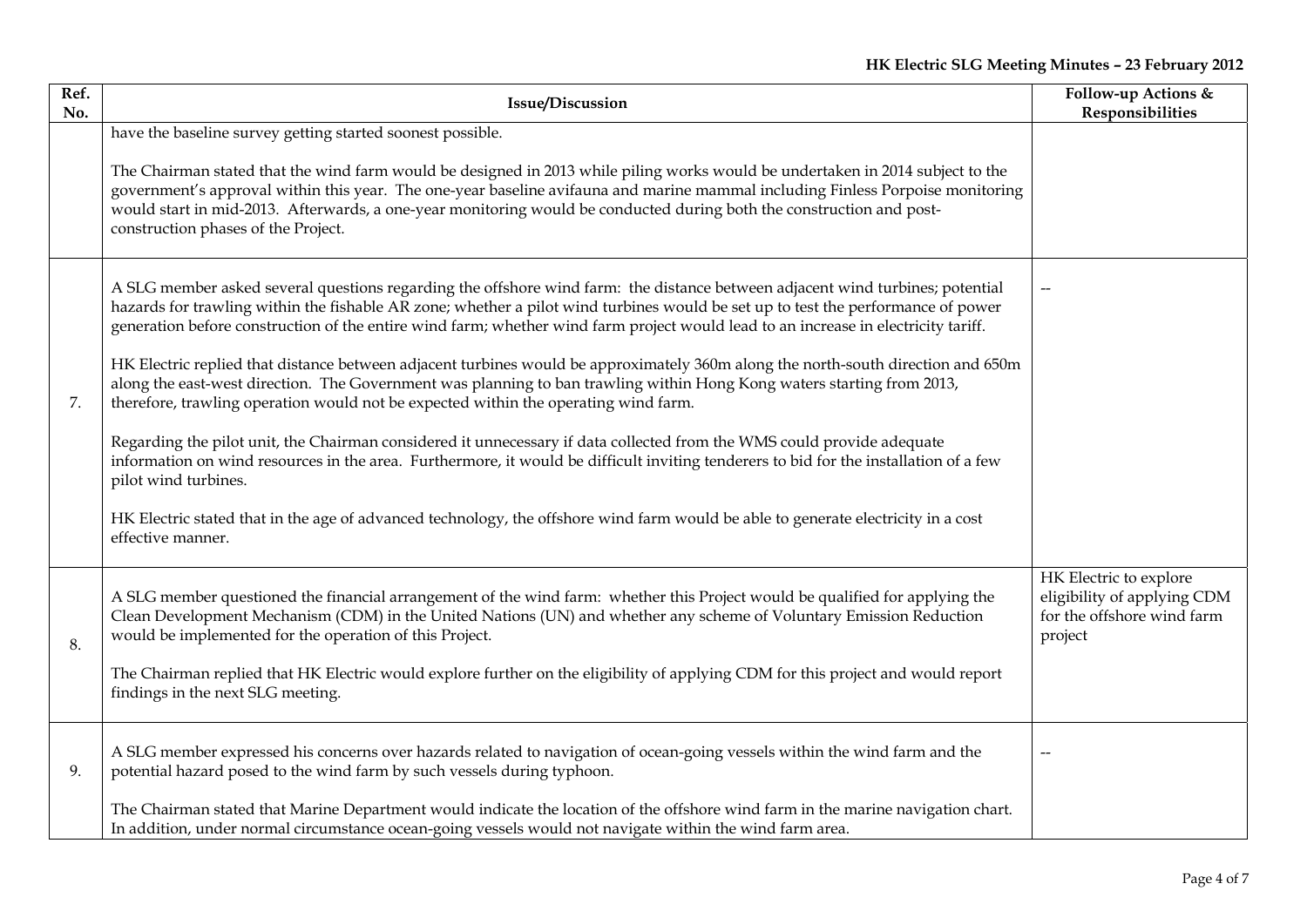# **HK Electric SLG Meeting Minutes – 23 February 2012**

| Ref.<br>No. | <b>Issue/Discussion</b>                                                                                                                                                                                                                                                                                                                                                                                                                                                                                                                                                                                                                                                                                                                                             | Follow-up Actions &<br>Responsibilities |
|-------------|---------------------------------------------------------------------------------------------------------------------------------------------------------------------------------------------------------------------------------------------------------------------------------------------------------------------------------------------------------------------------------------------------------------------------------------------------------------------------------------------------------------------------------------------------------------------------------------------------------------------------------------------------------------------------------------------------------------------------------------------------------------------|-----------------------------------------|
|             | BMT added that the chance of ocean-going vessel experienced anchor drag or lose anchor and drift towards the wind turbine would<br>be extremely low. Nevertheless, HK Electric would engage contract with service provider to deploy tug boat to standby near<br>Lamma waters during typhoon period to offer towing service if any vessel was found drifting towards the wind farm to cater for<br>such unlikely case occurred during typhoon periods.                                                                                                                                                                                                                                                                                                              |                                         |
|             | A SLG member questioned if crash barriers would be installed for protection of the wind turbines.                                                                                                                                                                                                                                                                                                                                                                                                                                                                                                                                                                                                                                                                   |                                         |
|             | The Chairman stated that radar would be used to monitor vessels in the vicinity of the wind farm. Tug boats would be sent out to<br>assist any vessels which lost power and drifted towards the wind farm. These measures should be adequate to help avoiding<br>collision of vessels with the turbines.                                                                                                                                                                                                                                                                                                                                                                                                                                                            |                                         |
|             | BMT added that the cost of crash barriers to withstand collision from vessels would be very high. Therefore, it was not suggested to<br>install such crash barriers to the turbines.                                                                                                                                                                                                                                                                                                                                                                                                                                                                                                                                                                                |                                         |
| 10.         | A SLG member questioned if the wind farm would be located outside Hong Kong SAR boundary. The Chairman replied that the<br>whole wind farm area would be within Hong Kong SAR waters.                                                                                                                                                                                                                                                                                                                                                                                                                                                                                                                                                                               |                                         |
|             | A SLG member reflected the concern raised by the fishing community of Lamma Island regarding opening up of the wind farm area<br>for fishing operation.                                                                                                                                                                                                                                                                                                                                                                                                                                                                                                                                                                                                             |                                         |
| 11.         | The Chairman stated that there was consensus between HK Electric and the fishermen representatives reached at the 2 <sup>nd</sup> Task Group<br>Meeting under the Fisheries Review and Consultation Committee (FRCC). HK Electric could provide the meeting minutes to this<br>SLG member for reference. The Chairman emphasized that the operating wind farm would be opened to fishing operations in<br>order to alleviate the impacts to the fishing community. In addition, issues related to allowing recreational fishing within the<br>fishable ARs had been raised by the Task Group members and would be discussed further under the FRCC. These measures would<br>be implemented/further discussed in order to address concerns of the fishing community. |                                         |
| 12.         | A SLG member suggested that HK Electric should promote to the public that the wind farm could potentially enhance local fisheries<br>resources in addition to the production of renewable energy.                                                                                                                                                                                                                                                                                                                                                                                                                                                                                                                                                                   |                                         |
|             | Another SLG member questioned which department would be authorized to enforce the Advisory Safety Zone to prevent entrance<br>by the public.                                                                                                                                                                                                                                                                                                                                                                                                                                                                                                                                                                                                                        |                                         |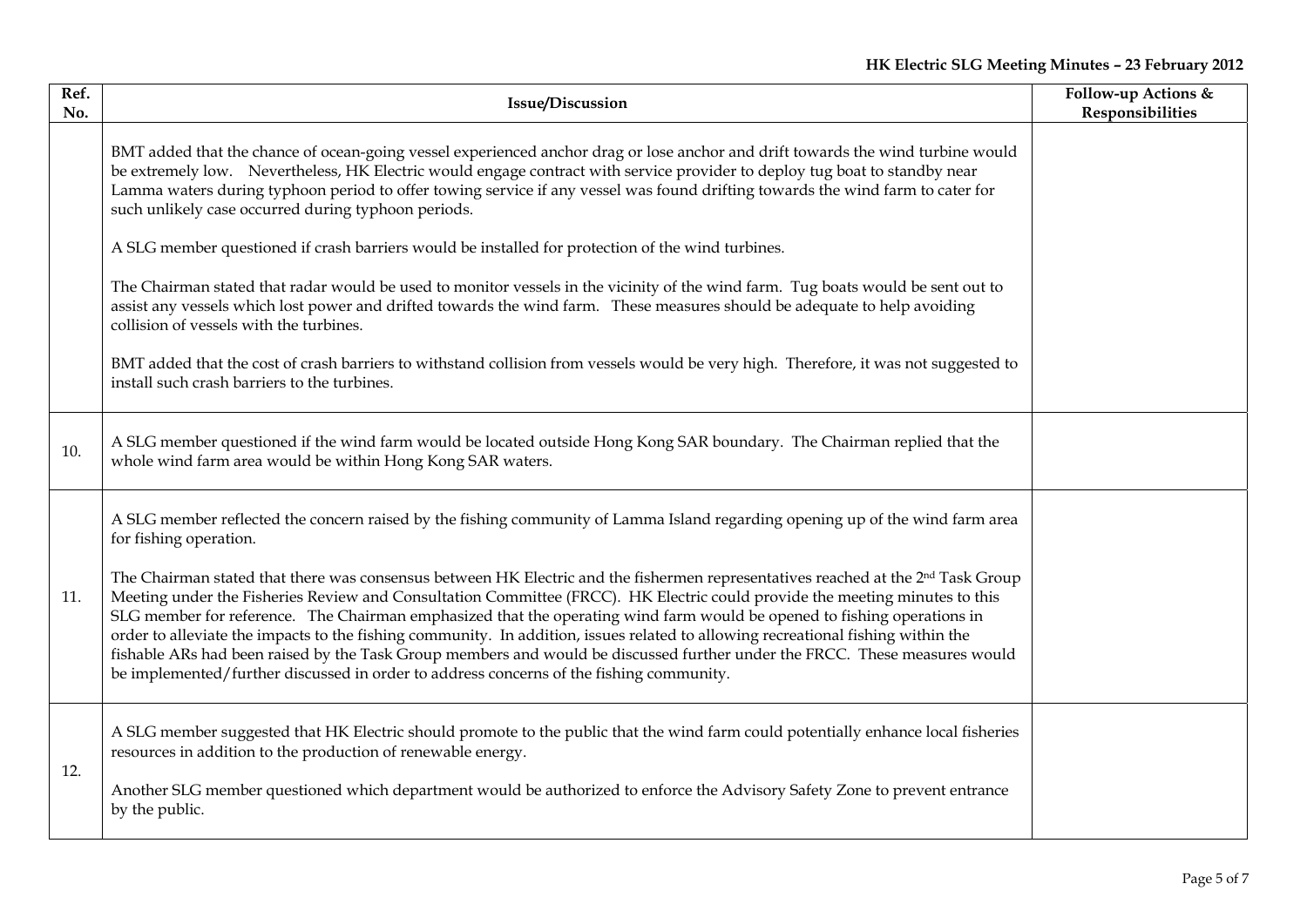| Ref.<br>No. | Issue/Discussion                                                                                                                                                                                                                                                                                                                                                                                                                                                                                                                                                                                                                                                                                                                                                                                                                                                                                                                                                                                                                                                                                                                                                                                                                                                                                                                                                                                                                                                                                                                                                                                                                                                                                                                                                                                        | Follow-up Actions &<br>Responsibilities |
|-------------|---------------------------------------------------------------------------------------------------------------------------------------------------------------------------------------------------------------------------------------------------------------------------------------------------------------------------------------------------------------------------------------------------------------------------------------------------------------------------------------------------------------------------------------------------------------------------------------------------------------------------------------------------------------------------------------------------------------------------------------------------------------------------------------------------------------------------------------------------------------------------------------------------------------------------------------------------------------------------------------------------------------------------------------------------------------------------------------------------------------------------------------------------------------------------------------------------------------------------------------------------------------------------------------------------------------------------------------------------------------------------------------------------------------------------------------------------------------------------------------------------------------------------------------------------------------------------------------------------------------------------------------------------------------------------------------------------------------------------------------------------------------------------------------------------------|-----------------------------------------|
|             | The Chairman stated that the enforcement of the Advisory Safety Zone would be based on the tenancy signed with Lands<br>Department in the future. In long term, it might be required to develop a detailed emergency response plan.                                                                                                                                                                                                                                                                                                                                                                                                                                                                                                                                                                                                                                                                                                                                                                                                                                                                                                                                                                                                                                                                                                                                                                                                                                                                                                                                                                                                                                                                                                                                                                     |                                         |
| 13.         | Regarding the AR within wind farm area, a SLG member suggested HK Electric to discuss with the relevant government department<br>on the responsibility for managing the AR and to help the fishing community to understand the time requirement from initial AR<br>deployment to enhance fisheries resources. The SLG member also questioned the potential pollution problems caused by<br>recreational fishing and any measures to prevent illegal fishermen.<br>The Chairman stated that the fishing operations and AR management within wind farm area would be discussed with fishermen<br>groups & AFCD. He added that the issue of fishing by non-local fishermen was not only limited to the wind farm but rather a<br>territory-wide issue in Hong Kong. AFCD might make necessary amendment to the regulations in regard to this issue.<br>A SLG member queried the methodology of the baseline survey for avifauna. In addition, he also questioned if electricity tariff<br>would decrease after the payoff period of the Project and the lifespan of a wind turbine.<br>ERM replied that survey for avifauna would be carried out during the pre-construction, construction and post-construction phases<br>of the Project, and the same also applies to the survey for Finless Porpoise. Details regarding the monitoring would be further<br>discussed with EPD & AFCD. The Chairman supplemented that details of ecological surveys could be discussed in the next<br>meeting.<br>The Chairman replied that there were a number of factors affecting the electricity tariff. In particular, the surge in fuel costs was the<br>main factor attributed to the recent increase in electricity tariff.<br>The Chairman stated that the lifespan of each wind turbine was about 20-25 years. |                                         |
| 14.         | A SLG member questioned if wind monitoring data would be collected from the WMS for more than one year.<br>The Chairman said at least one year of wind monitoring data would be used for design of the wind farm and wind monitoring data<br>might also be collected during the design phase.<br>Another SLG member questioned if the wind monitoring data would be available for review.<br>The Chairman replied that data collected in spring and summer could be presented to SLG members in the next SLG meeting.                                                                                                                                                                                                                                                                                                                                                                                                                                                                                                                                                                                                                                                                                                                                                                                                                                                                                                                                                                                                                                                                                                                                                                                                                                                                                   |                                         |
| 15.         |                                                                                                                                                                                                                                                                                                                                                                                                                                                                                                                                                                                                                                                                                                                                                                                                                                                                                                                                                                                                                                                                                                                                                                                                                                                                                                                                                                                                                                                                                                                                                                                                                                                                                                                                                                                                         |                                         |